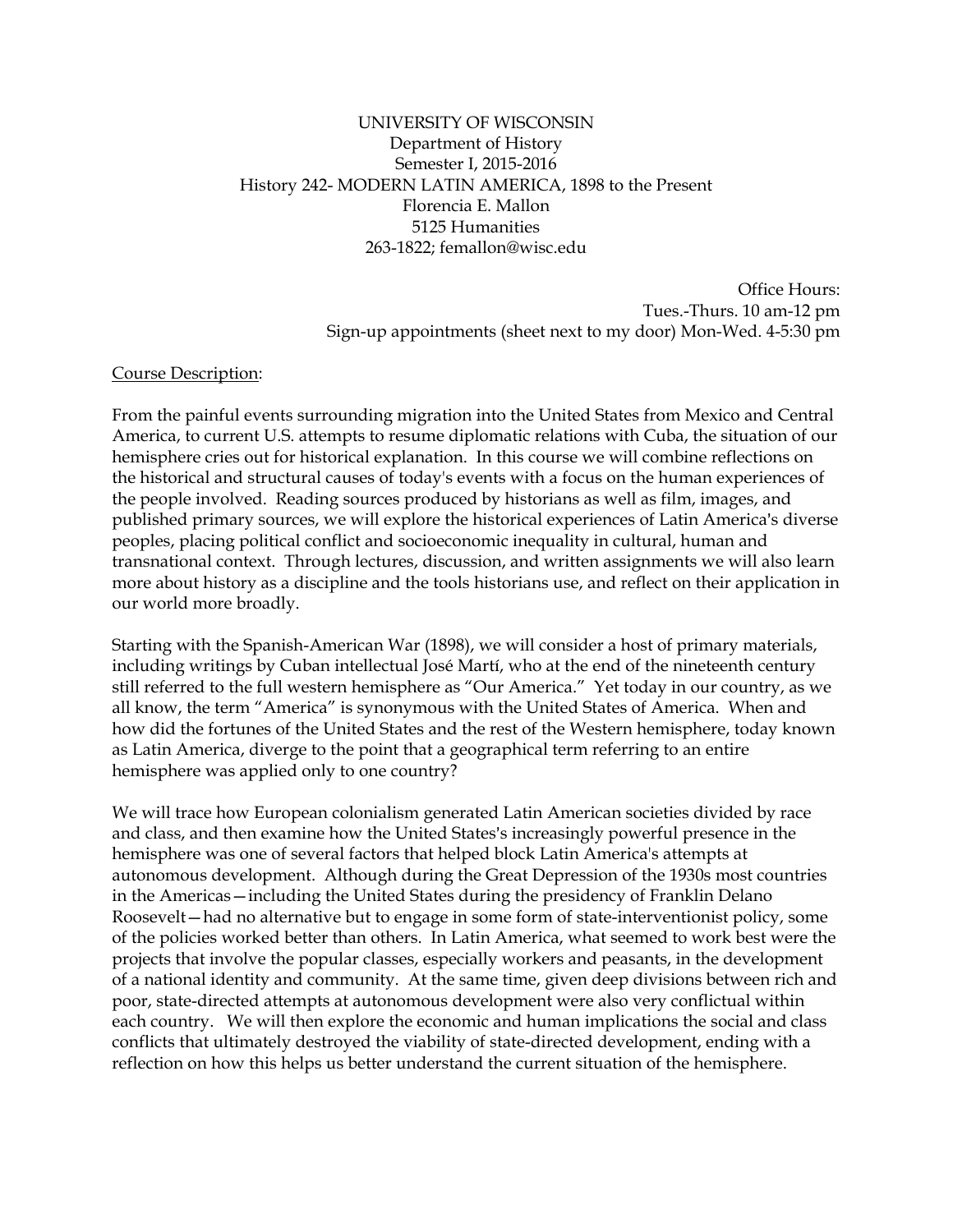### **Goals of the Course:**

Keeping in mind that this is an introductory course, we will use the history of Latin America from 1898 to the present to introduce you to the ways in which historians think and work. Through a combination of lectures, readings, discussion, and written assignments, we will:

1) Attempt to understand past societies on the basis of available, even if limited, evidence, and reflect on the human implications of the past for us today. Among the questions we will ask are:

- a) What was the nature of daily life?
- b) Who had power and who didn't, and why?
- c) How did a person's or a group's position in society affect their beliefs about themselves, their ability for conscious action, and the ultimate success or failure of their actions?
- d) How did this particular society become what it was?
- e) Can we apply this new knowledge to help us understand the present state of Latin American societies, and their relationship to the United States and to other parts of the world?

2) Since our attempt to recreate an image of past societies must rely on partial, dispersed, and often contradictory forms of evidence, we will need to:

a) Analyze sources in relation to and in contradiction with each other, using their points of disagreement as a way to deepen the analysis of the whole. Be conscious of the ways in which our own assumptions, taken from our own cultures

and historical moment, affect the kinds of questions we ask. **Objectivity, in this context, does not mean avoiding or hiding our own beliefs, but working** 

# **from an understanding of what they are. Objectivity, while absolutely crucial to our work, is not an endpoint, but a process.**

After collecting and analyzing these dispersed and contradictory sources, as all historians do, we will put the evidence we have collected together into an overall narrative. We will organize this story around two different, but related, thematic threads:

- **change over time** (chronology); and
- **unexpected connections** among previously dispersed pieces of evidence (causal and conceptual linkages).

## **Course Requirements and Assignments**:

The readings, discussion topics, and assignments in the course are designed to help us meet the goals outlined above. Each unit will contain a week in which we step back from the routine of lectures and readings to think through a major theme in the class, and to use what we are learning to analyze, in lecture, a primary document. The unit will then conclude with a paper that places the theme of the unit into a specific chronological and geographical context. In each of these written assignments, you will be expected to use evidence from lectures, readings, and discussion to construct an argument. The analysis will also need to be grounded in the relevant lecture and discussion materials. A worksheet will be provided two weeks before each due date to help students think through their papers in consultation with the professor and their colleagues.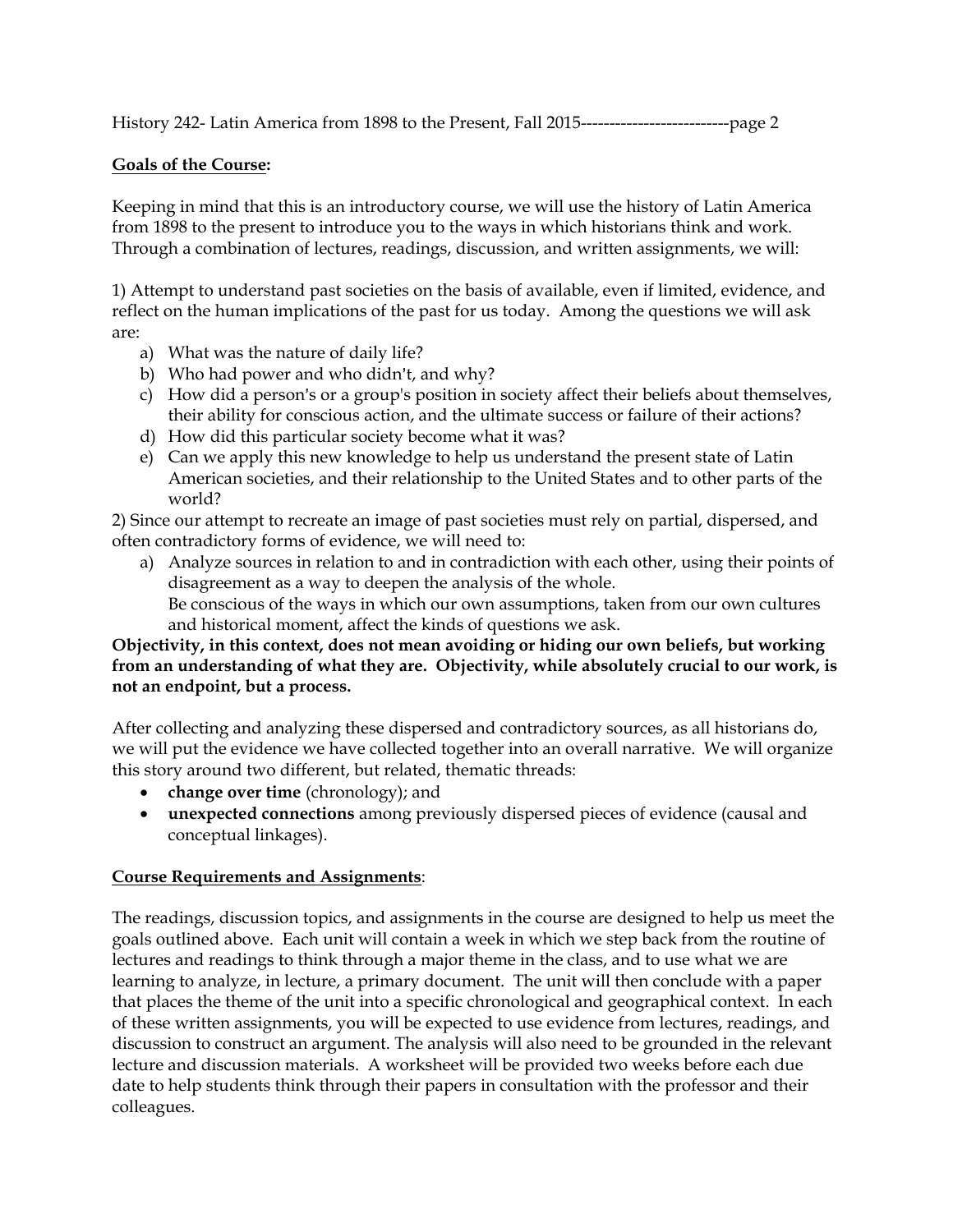Each unit paper, 5-7 pages in length, will center on the analysis of a document read in class and will ask you to compare it to other readings, whether primary or secondary, and other sources, including images and film. Each assignment is designed with two goals in mind: first, to help you review, summarize, and understand the materials in that unit; and second, to practice one of the main skills historians use. The last 25% of your grade will depend on your participation in class, defined both as attendance, and as useful contributions to our discussion. If, after we discuss the nature of useful contributions, this is still unclear to you, I will be happy to answer any questions you may have.

**Honors Credit is available in the course.** Students interested in honors credit will work individually with me, and need to meet with me **by the third week in the semester** to work out a viable project.

### **Required Reading:**

**Please Note: The books listed below are available for purchase at the University Bookstore and are also on three-hour reserve at the College Library in Helen C. White.** 

Daniel Jaffee, *Brewing Justice: Fair Trade Coffee, Sustainability, and Survival* (Berkeley: University of California Press, 2007).

Florencia E. Mallon, *Courage Tastes of Blood: The Mapuche Community of Nicolás Ailío and the Chilean State, 1902-2001* (Durham, NC: Duke University Press, 2005).

Kirsten Weld, *Paper Cadavers: The Archives of Dictatorship in Guatemala* (Durham, NC: Duke University Press, 2014).

**There is a xerox packet available at the L&S Copy Center, Sewell Hall, 1180 Observatory Drive, Room 6120 (hours: 7:45 am-11:45 am; 12:30 pm-4:00 pm). Its contents are listed, in order of assignment, at the end of the syllabus. There will also be copies on three-hour reserve at the College Library in Helen C. White.**

## **A Statement on Grading Policy**:

1) Criteria for grading: in general, an assignment receives an A when it combines three things:

- Originality or a willingness to take intellectual and/or analytical risks;
- Command of the lecture, reading, and other materials in the class and an effective use of these as evidence to back up your points;
- A writing style that is clear and grammatically correct so that it doesn't get in the way of the content of the assignment.

2) Grading is not an exact science, and mistakes can be made. If you feel that you have been given a grade in error, you need to take the following steps, in the order listed:

- Reread your assignment. Sometimes what you think you argued did not entirely make it onto the page, and it's important to reread and make sure that your impression of what you said is actually what you did say.
- If after rereading you still feel that an error was made, ask me to reread the assignment,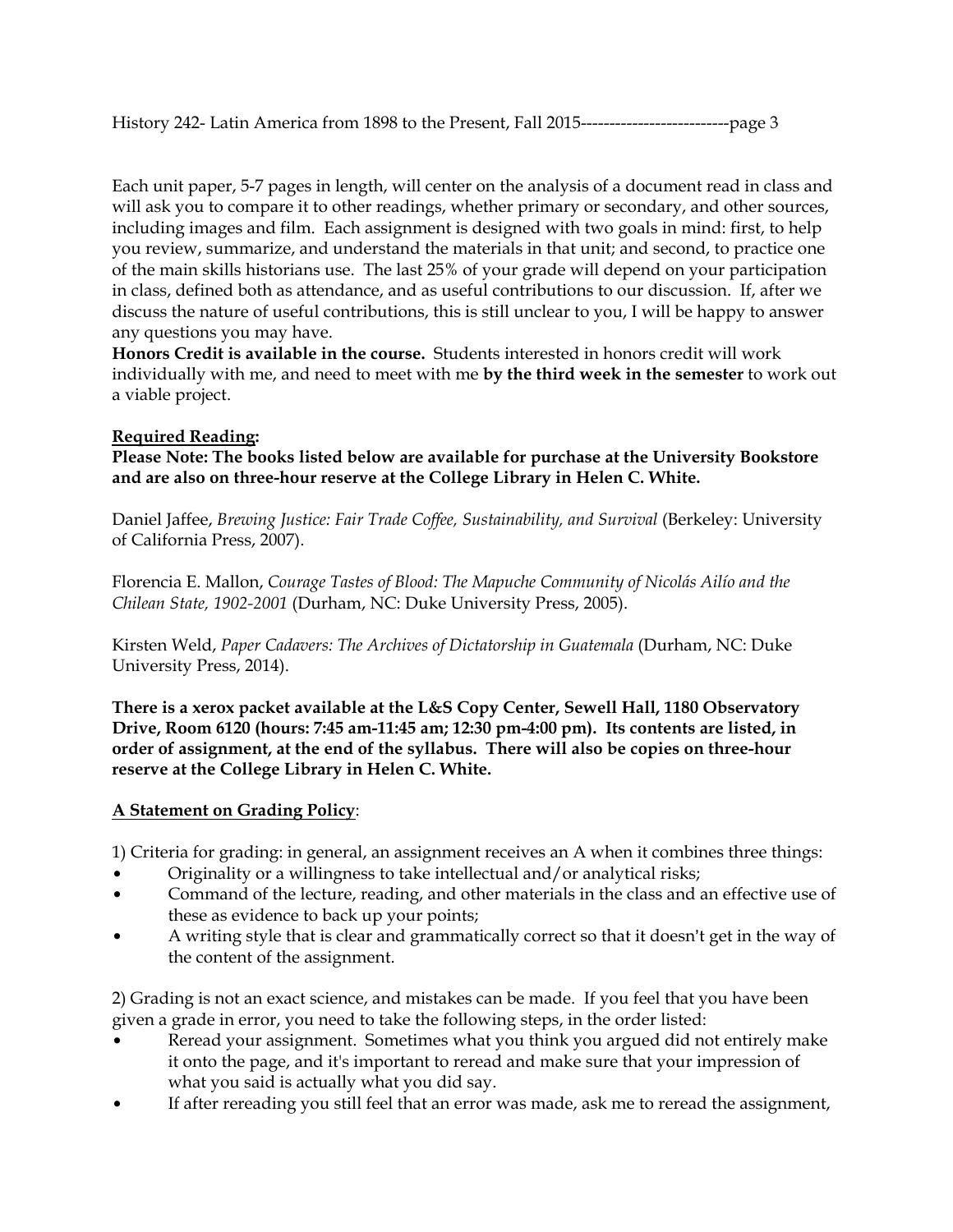giving specific examples of what you feel you did not get credit for.

### **SCHEDULE OF LECTURES, READINGS, AND WRITTEN ASSIGNMENTS:**

#### **Unit I- Colonial Legacies, Development, and Internal Contradictions, 1898-1950**

Week 1, Colonial Legacies (I): Fragmented Nations and Foreign Intervention Wed., 2 Sept.: Explanation of the Syllabus and Introduction to the Cuban Case (including the reading). **PLEASE NOTE: It would be ideal for you to go over the documents before Friday's class. There is quite a lot of material, and rest assured that we will be going over them during lecture, and discussing them; but having at least a first knowledge of their contents will help you benefit more from the discussion.** 

Fri., 4 Sept.: Discussion of Documents:

- Introduction by the Editors to the section called "The Struggle for Independence," in Aviva Chomsky, Barry Carr and Pamela Maria Smorkaloff, eds., *The Cuba Reader: History, Culture, Politics* (Durham, NC: Duke University Press, 2003), p.113.
- Carlos Manuel de Céspedes, "Freedom and Slavery," in *The Cuba Reader*, pp. 115-17.
- "An Historical and True Account of the Cruel Massacre and Slaughter of 20,000,000 of People in the West Indies by the SPANIARDS. Written by BISHOP LAS CASAS, AN EYE-WITNESS," Published by J.B., Translated by N.M.L. from the French Edition, printed in 1620, Section entitled "THE SPANIARDS NOW IN CUBA," written by N.M.L., pp. 12-20; and pp. 21-28.
- Fifty-Fifth Congress, Second Session, "The Devastation of Counterinsurgency," in *The Cuba Reader*, pp. 139-42. José Martí, "José Martí's 'Our America'," in *The Cuba Reader*, pp. 122-27.

#### **NO CLASSES ON MONDAY, SEPT. 7 BECAUSE OF LABOR DAY**

Week 2, 9-11 Sept.-Colonial Legacies (II): The Struggle for the Nation in Mexico, 1910-1930 Reading: Friedrich Katz, "Pancho Villa and the Attack on Columbus, New Mexico," *American Historical Review*, 83:1 (February 1978), pp. 101-130.

#### **WORKSHEET FOR FIRST PAPER WILL BE HANDED OUT ON WEDNESDAY, 9/9**

Week 3, 14-18 Sept.-Colonial Legacies (III): The Limitations of Export Production and Foreign Investment

Reading: \*Fernando Ortiz, "The Cuban Counterpoint," in *The Cuba Reader*, pp. 239-43. \*Lawrence A. Clayton, "William Russell Grace: Merchant Adventurer," in Judith Ewell and William H. Beezley, *The Human Tradition in Latin America: The Nineteenth Century* (Wilmington, Del.: Scholarly Resources, 1989), pp. 189-202.

\*Document: T. Esquivel Obregón, "Labor, Its Problems and Their Solution in Latin America," in Marrion Wilcox and George Edwin Rines (eds.), *Encyclopedia of Latin America* (New York: The Encyclopedia Americana Corporation, 1917), pp. 40-54.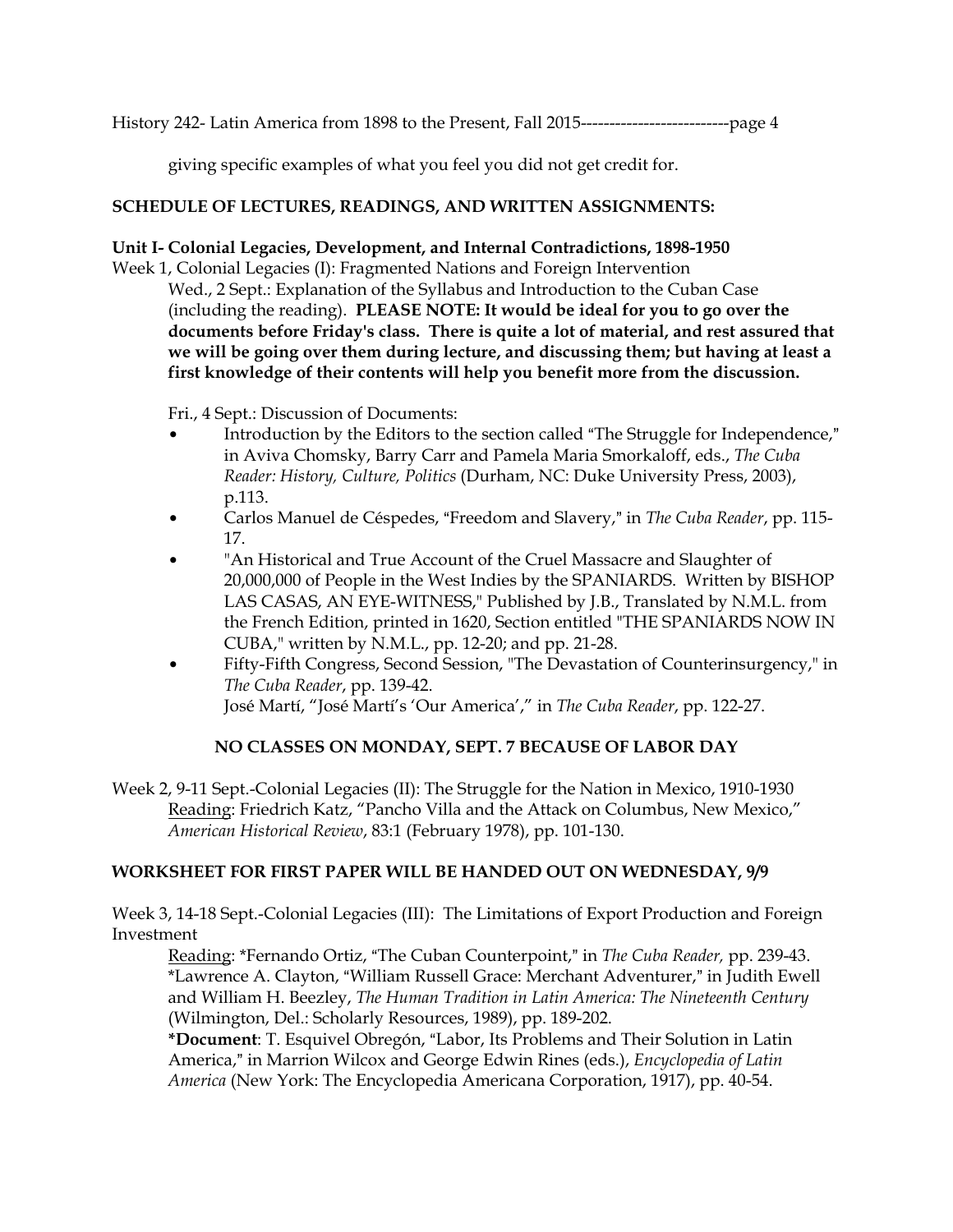Week 4, 21-25 Sept.- Colonial Legacies (IV): Export Production, the State, and Obstacles to Change

## **PLEASE NOTE: NO LECTURE ON WEDNESDAY, 23 SEPTEMBER BECAUSE OF YOM KIPPUR**

#### Documents to be Discussed Friday, 25 Sept., in Class:

- Raúl Prebisch, "Latin America: A Problem in Development," 1970/71 Hackett Memorial Lecture, Institute of Latin American Studies, University of Texas at Austin.
- Jacques Chonchol, "Land Tenure and Development in Latin America," in Claudio Veliz (ed.), *Obstacles to Change in Latin America* (New York: Oxford University Press, 1965), pp. 75-90.

## **Unit II- Popular Mobilizations and the Rise and Fall of the Activist State, 1940-1990**

Week 5, 28 Sept.-2 Oct.- How Far Can the Pie Expand? Populism

Reading: \*Eduardo Elena, "What the People Want: State Planning and Political Participation in Peronist Argentina, 1946-1955," *Journal of Latin American Studies*, 37 (2005), pp. 81-108.

\*Daniel James, *Doña María*=*s Story: Life History, Memory, and Political Identity* (Durham, NC: Duke University Press, 2000), pp. 45-84.

## **\*\*\*\*PAPER FOR UNIT I DUE IN CLASS, WEDNESDAY, OCTOBER 7\*\*\*\***

Week 6, 5-9 Oct.- Reform or Revolution? Guatemala and Cuba in the 1950s

Reading: \* Rosalie Schwartz, "The Invasion of the Tourists," in *The Cuba Reader*, pp. 244-52.

\*Fidel Castro, "History Will Absolve Me," in *The Cuba Reader*, pp. 306-14.

\*Herbert L. Matthews, "The Cuban Story in the New York Times," in *The Cuba Reader*, pp. 326-332.

### **We will also view the first part of Saul Landau's film about Cuba, "The Uncompromising Revolution" (1988)**

Week 7, 12-16 Oct.- Guerrillas in Power: The Case of Cuba

Reading: \*"Che Guevara on Revolution: Letter to Carlos Quijano, Editor of the Montevideo Weekly 'Marcha'," in Jay Mallin (ed.), "Che "Guevara on Revolution: A *Documentary Overview* (Coral Gables, Florida: University of Miami Press, 1969), pp. 128- 43.

\*Che Guevara, "The Essence of Guerilla Warfare," excerpt in John Charles Chasteen and James A. Wood (eds.), *Problems in modern Latin American history : sources and interpretations,*pp. 253-258.

\*Medea Benjamin, Joseph Collins and Michael Scott, "How the Poor Got More," in *The Cuba Reader,* pp. 344-53.

**We will also view the second part of "The Uncompromising Revolution"**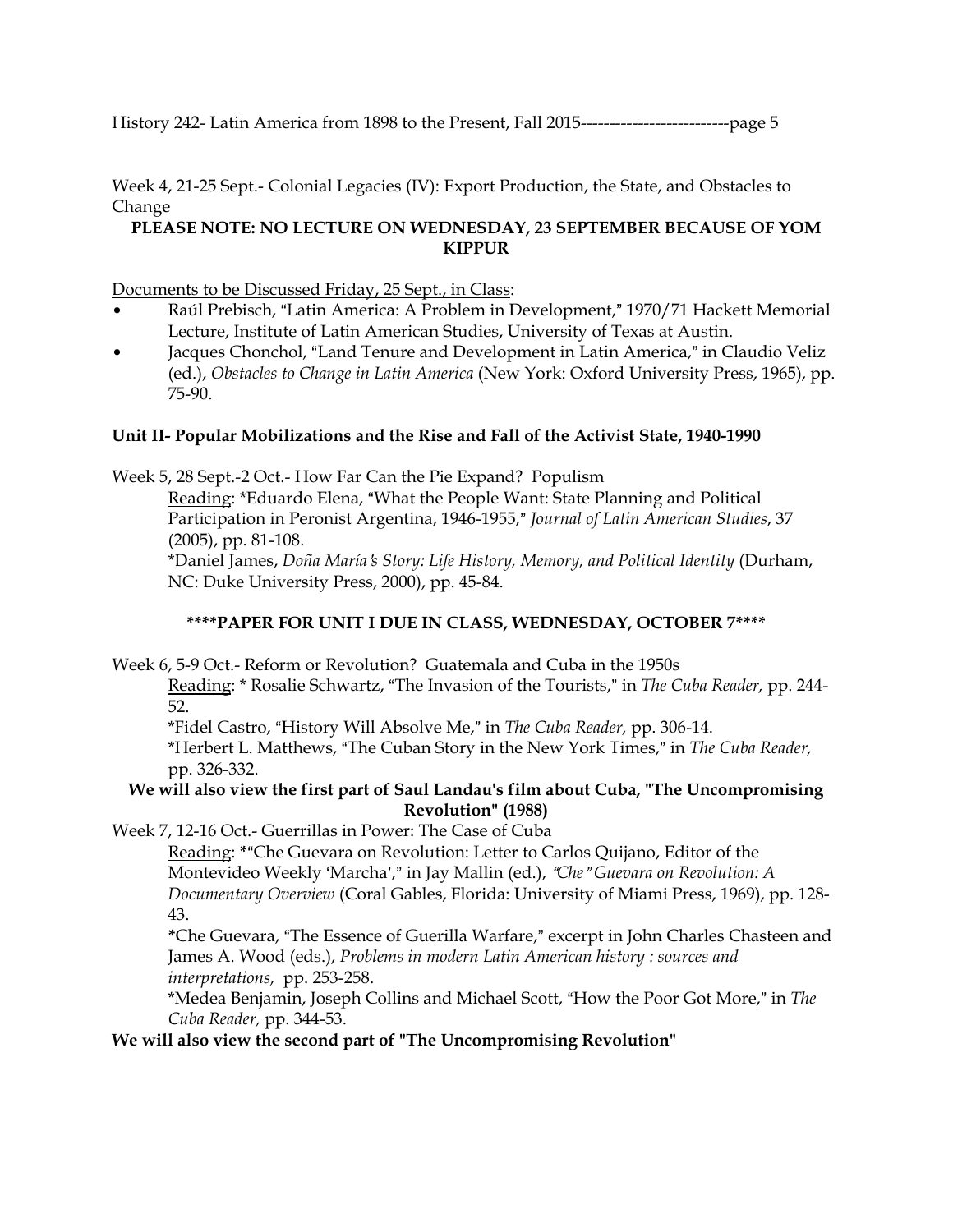Week 8, 19-23 Oct.- Revolution in Central America, 1979-1990 Reading: \*Daniel Wilkinson, *Silence on the Mountain: Stories of Terror, Betrayal, and Forgetting in Guatemala* (Durham, N.C.: Duke University Press, 2004), pp. 200-251. **\***Víctor Montejo, *Voices from Exile: Violence and Survival in Modern Maya History* (Norman: University of Oklahoma Press, 1999), pp. 42-104.

We will also begin viewing the movie "El Norte," by Gregory Nava, a film about the civil war in Guatemala and the efforts of siblings Enrique and Rosa to make it through Mexico to the United States. In conjunction with this we will further discuss "One Man's Testimony," pp. 82-104; and Wilkinson, Section IV (pp. 204-215); and "The Guerrillas" (pp. 217-251).

### **WORKSHEET FOR SECOND PAPER WILL BE HANDED OUT ON FRIDAY, 10/23**

- Week 9, 26-30 Oct.- Was Revolution Ever Viable? Cuba in Latin American Perspective Reading: Florencia E. Mallon, *Courage Tastes of Blood: The Mapuche Community of Nicolás Ailío and the Chilean State, 1906-2001* (Durham, NC: Duke University Press, 2005), 1-135. **\*Document for the Week:** "A Mapuche Land Takeover, 1970."
- Week 10, 2-6 Nov.- Crisis, Repression and the Return of the Free Market Reading: Mallon, *Courage Tastes of Blood*, pp. 136-248.

## **Unit III- Neoliberalism and the Erosion of Human Rights, 1973 to the Present**

Week 11, 9-13 Nov.- Free Trade and Globalization: an Overview of the Washington Consensus Reading: Daniel Jaffee, *Brewing Justice: Fair Trade Coffee, Sustainability, and Survival* (Berkeley: University of California Press, 2007), pp. xi-92.

### **\*\*\*PAPER FOR UNIT II DUE IN CLASS ON FRIDAY, NOVEMBER 13 (not to worry…Friday the 13 will not make this paper unlucky…)\*\*\***

Week 12, 16-20 Nov.- Free Trade in Latin America: Mobility of Capital, but not of Labor? Reading: Jaffee, *Brewing Justice*, pp. 93-198.

**THANKSGIVING WEEK, 23-27 November:** Because everyone's plans are complicated this week, we will not be having regular lectures. Instead, on Monday we will finish viewing "El Norte" and begin reflecting on its implications for our understanding of the civil war in Guatemala.

#### **THERE WILL BE NO CLASSES THE WEDNESDAY OF THANKSGIVING WEEK.**

Week 13, 30 Nov.-4 Dec.- Free Trade, Fair Trade: A Move Toward Social Justice? Reading:

- Jaffee, *Brewing Justice*, pp. 199-266.
- Kirsten Weld, *Paper Cadavers: The Archives of Dictatorship in Guatemala* (Durham, N.C.: Duke University Press, 2014), pp. 1-49.

We will also view the documentary "Voice of a Mountain," about the Guatemalan coffee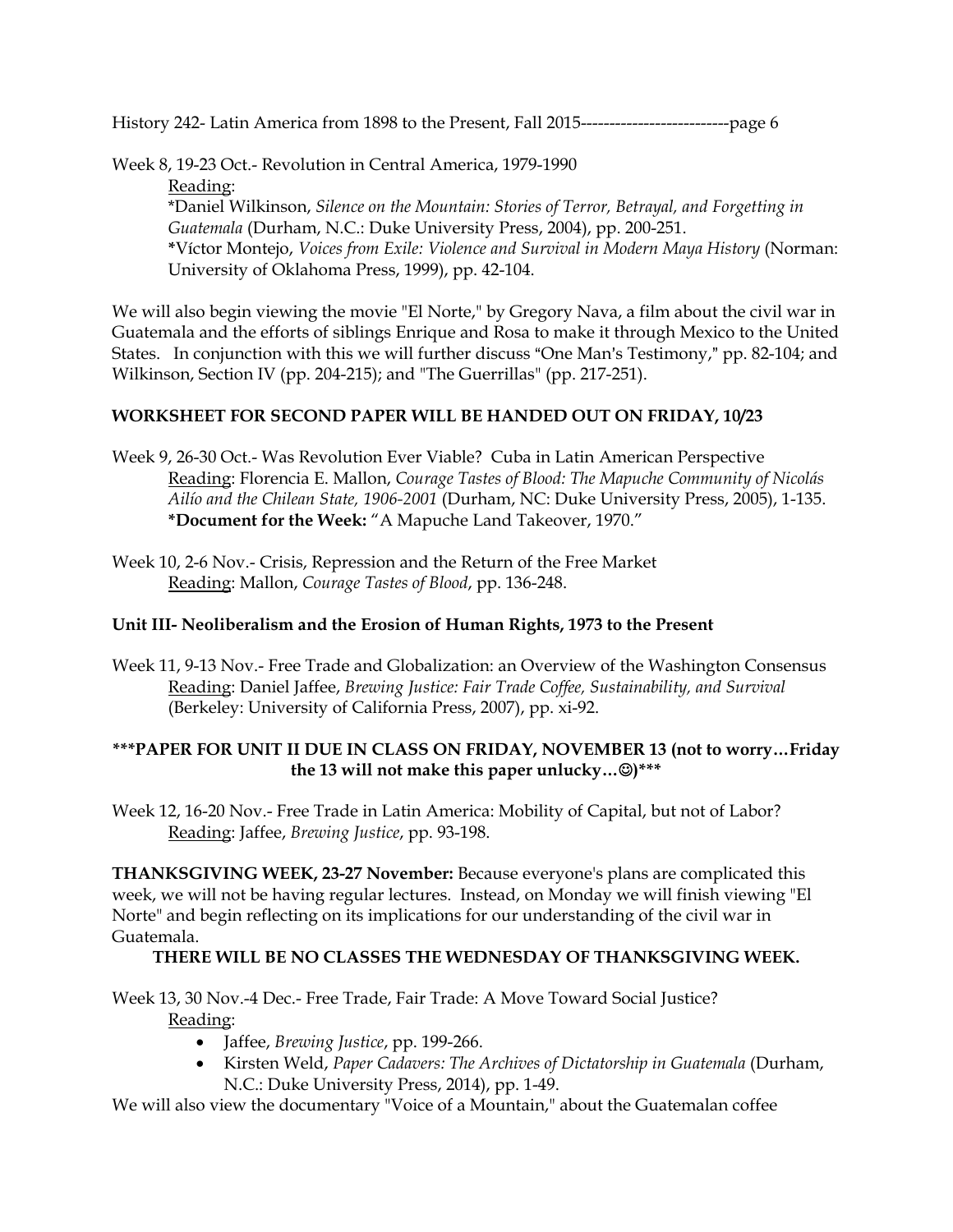cooperative Santa Anita and filmed in collaboration between the cooperative and filmmakers Tyler Rumph and Michael Field.

#### **WORKSHEET FOR THIRD PAPER WILL BE HANDED OUT ON MONDAY, 11/30**

Week 14, 7-11 Dec.- The Crisis of Nation-States and the Problem of Human Rights Reading:

- Patricia Verdugo, *Chile, Pinochet, and the Caravan of Death*, translated by Marcelo Montecino (University of Miami: North-South Center Press, 2000-2001), pp. ix-58.
- Weld, *Paper Cadavers*, pp. 50-118.

Week 15, 14 Dec.- What Happens on the Other End? Death, Impunity, and New Forms of Violation

Reading:

- Weld, *Paper Cadavers*, pp. 119-210 (and through 256 if needed, or if inspired).
- Daniel Wilkinson, *Silence on the Mountain,* "The Defeated" (pp. 337-344).

#### **\*\*NO EXAM IN THE CLASS; PAPER FOR UNIT III DUE LATEST ON THE LAST DAY OF CLASSES, MONDAY, 12/14\*\***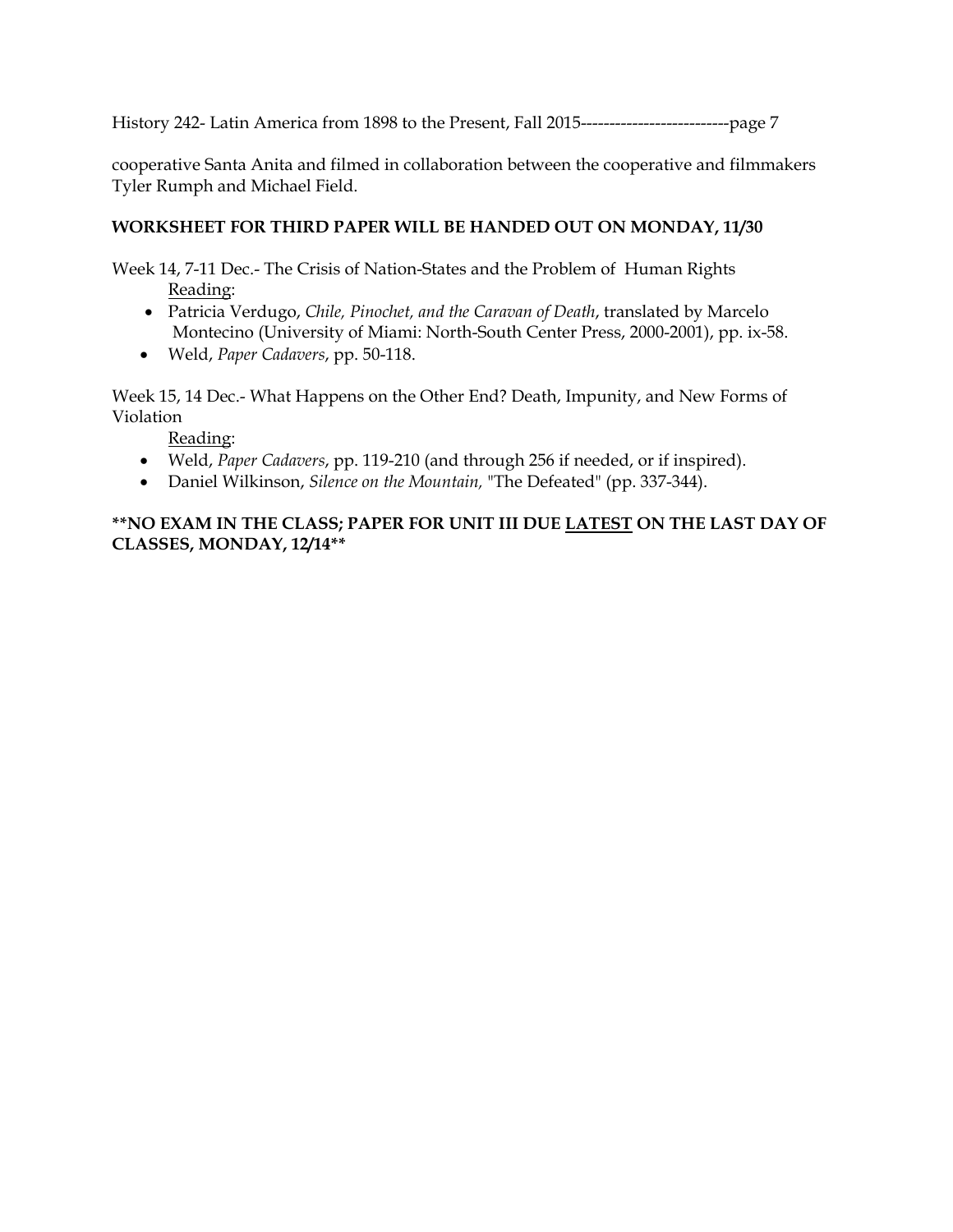#### **LIST OF READINGS IN XEROX PACKET**

1) Introduction by the Editors to the section called "The Struggle for Independence," in Aviva Chomsky, Barry Carr and Pamela Maria Smorkaloff, eds., *The Cuba Reader: History, Culture, Politics* (Durham, NC: Duke University Press, 2003), p.113.

2) Carlos Manuel de Céspedes, "Freedom and Slavery," in *The Cuba Reader*, pp. 115-17.

3) New York Journal, AThe Explosion of the *Maine*,@ in *The Cuba Reader*, pp. 130-34.

4) Fifty-Fifth Congress, Second Session, "The Devastation of Counterinsurgency," in *The Cuba Reader*, pp. 139-42.

5) "An Historical and True Account of the Cruel Massacre and Slaughter of 20,000,000 of People in the West Indies by the SPANIARDS. Written by BISHOP LAS CASAS, AN EYE-WITNESS," Published by J.B., Translated by N.M.L. from the French Edition, printed in 1620, Section entitled "THE SPANIARDS NOW IN CUBA," written by N.M.L., pp. 12-20; and pp. 21-28.

6) José Martí, "José Martí's 'Our America'," in *The Cuba Reader*, pp. 122-27.

7) Friedrich Katz, "Pancho Villa and the Attack on Columbus, New Mexico," *American Historical Review*, 83:1 (February 1978), pp. 101-130.

8) Fernando Ortiz, "The Cuban Counterpoint," in *The Cuba Reader*, pp. 239-43.

9) Lawrence A. Clayton, "William Russell Grace: Merchant Adventurer," in Judith Ewell and William H. Beezeley, *The Human Tradition in Latin America: The Nineteenth Century* (Wilmington, Del.: Scholarly Resources, 1989), pp. 189-202.

10) T. Esquivel Obregón, "Labor, Its Problems and Their Solution in Latin America," in Marrion Wilcox and George Edwin Rines (eds.), *Encyclopedia of Latin America* (New York: The Encyclopedia Americana Corporation, 1917), pp. 40-54.

11) Raúl Prebisch, "Latin America: A Problem in Development," 1970/71 Hackett Memorial Lecture, Institute of Latin American Studies, University of Texas at Austin.

12) Jacques Chonchol, "Land Tenure and Development in Latin America," in Claudio Veliz (ed.), *Obstacles to Change in Latin America* (New York: Oxford University Press, 1965), pp. 75-90.

13) Eduardo Elena, "What the People Want: State Planning and Political Participation in Peronist Argentina, 1946-1955," *Journal of Latin American Studies*, 37 (2005), pp. 81-108.

14) Daniel James, *Doña María's Story: Life History, Memory, and Political Identity* (Durham, NC: Duke University Press, 2000), pp. 45-84.

15) Rosalie Schwartz, "The Invasion of the Tourists," in *The Cuba Reader*, pp. 244-52.